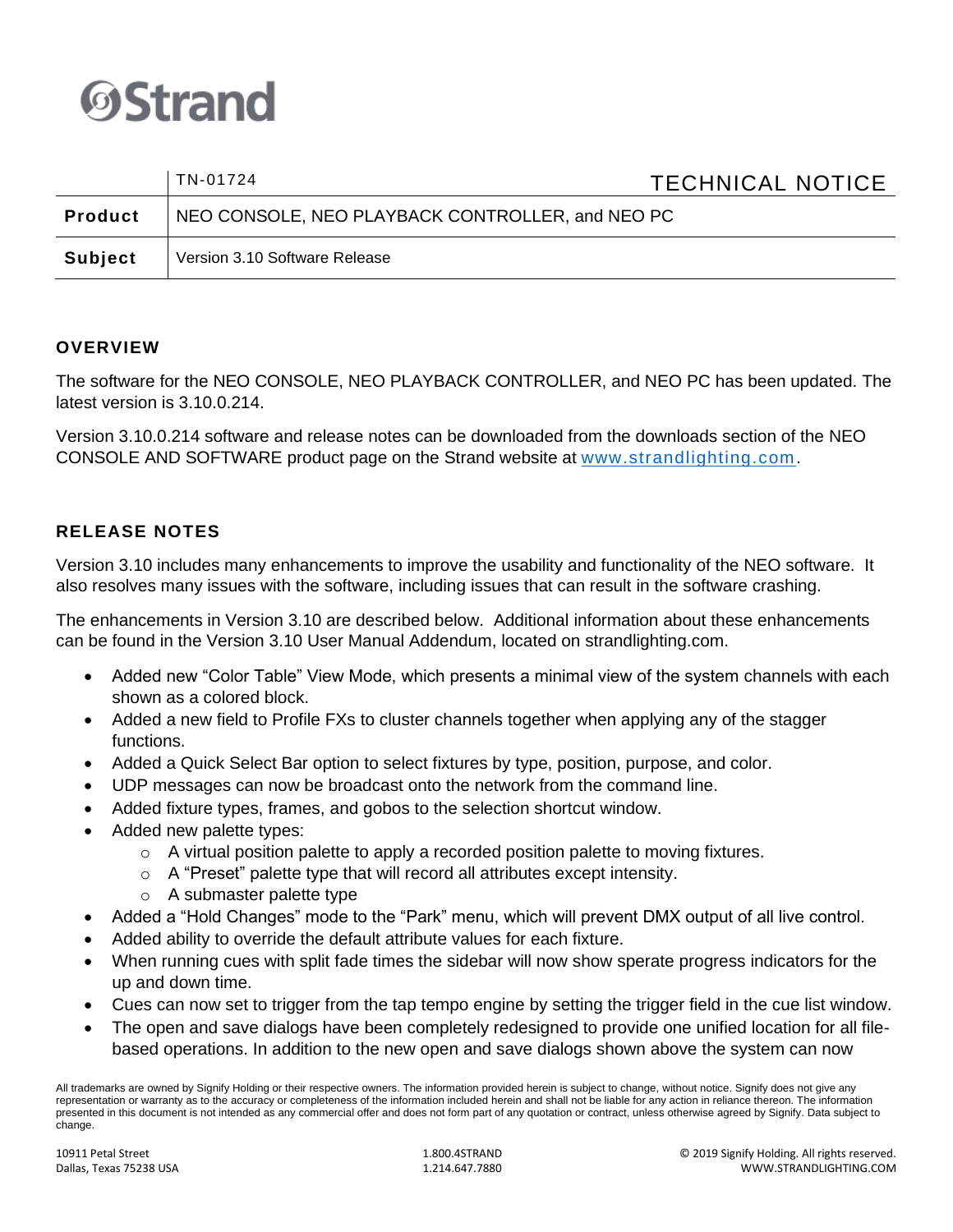

directly store any show file in either Microsoft OneDrive, Google Drive or Dropbox cloud services. The console does not need to have any of these services installed.

- The main console wheel can now be used to scrub the play-head in the visual timecode editor when the media is paused.
- Added an independent color picker that can be run on any system connected to the network and is dedicated to applying colors to the selected fixtures.
- When a matrix is added to the magic sheet the user can now select individual cells or groups of cells directly on the sheet.
- Added the new base keyword "CUELIST" has been added for referring cue list via their newly exposed ID. The following command syntax is now valid.

#### **Firmware Version:**

| DMX Board: V1.28.101 for full size card<br>DMX Board: V1.28.102 for mini card | Encoder Board: V1.7.2     |
|-------------------------------------------------------------------------------|---------------------------|
| Playback Board: V1.22.3                                                       | Program Board: V1.22.2    |
| Wing Control: V1.1.12                                                         | Wing Display: V1.1.5      |
| Rack Display: V1.0.4                                                          | DMX Mini Board: V1.31.105 |

*Note: The DMX card also contains the MIDI/SMPTE chip. The DMX Board firmware is V1.28.59 while the MIDI/SMPTE chip firmware is Vx.xx.102.*

# **CONTACT INFORMATION**

For more information on this technical notice or on Strand products, contact your Authorized Dealer or Strand customer service at 214.647.7880.

### **SOFTWARE INSTALLATION**

To install or update NEO OS, follow these instructions:

Step 1: Download the current upgrade file (file name example: Neo Setup 3 X X XX.exe) from the Strand Lighting website [\(www.strandlighting.com\)](http://www.strandlighting.com/)

Step 2: Copy the software onto a USB key.

Step 3: Plug the USB key into the console.

Step 4: On the console, open the Control Panel (More > Control Panel).

All trademarks are owned by Signify Holding or their respective owners. The information provided herein is subject to change, without notice. Signify does not give any representation or warranty as to the accuracy or completeness of the information included herein and shall not be liable for any action in reliance thereon. The information presented in this document is not intended as any commercial offer and does not form part of any quotation or contract, unless otherwise agreed by Signify. Data subject to change.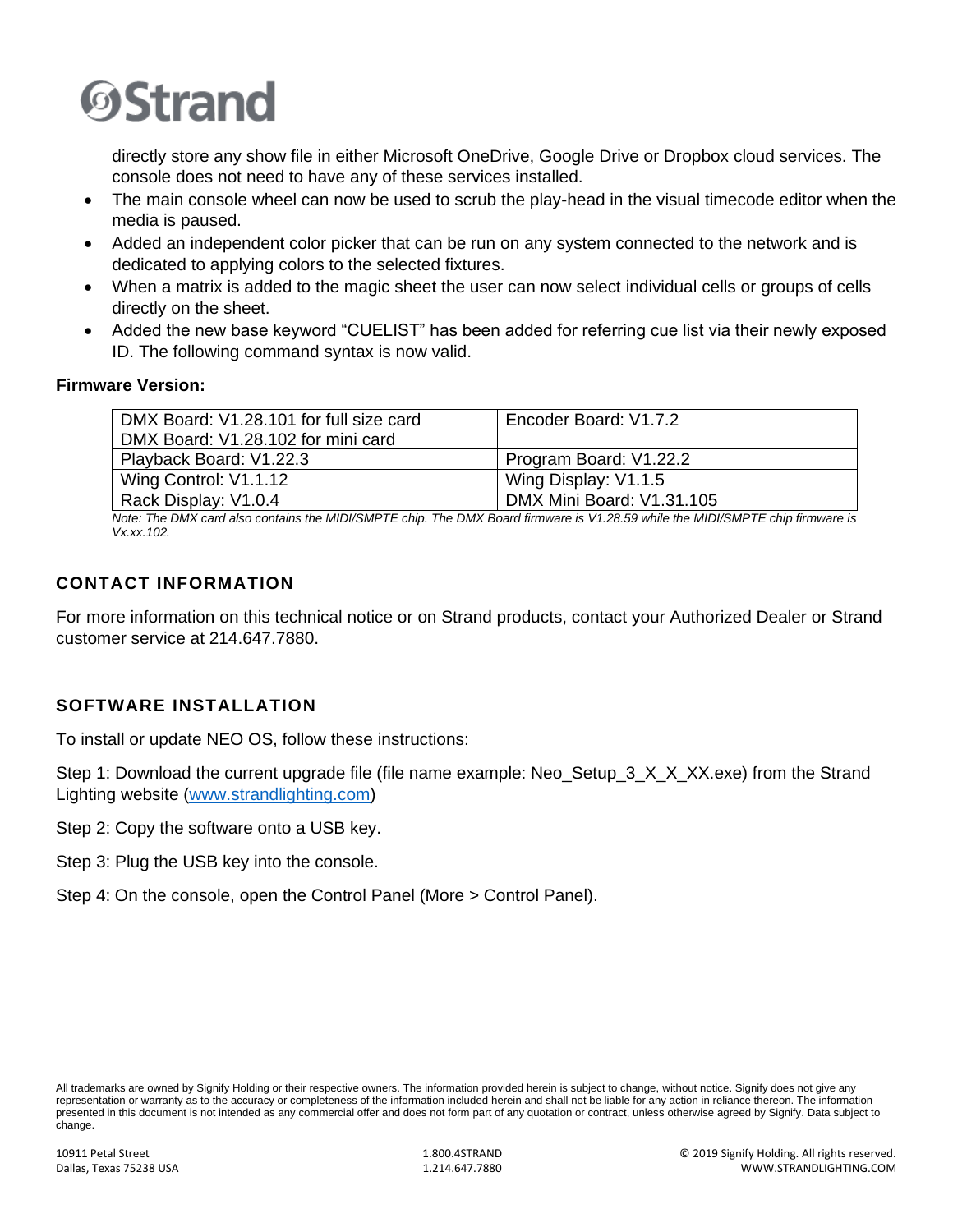# **OStrand**



Step 5: Go to the Maintenance environment and select "Update NEO Software". The updater will look for the latest version of the software both on the hard drive first and then any USB key. Confirm that it is the right version. If it's not the right version, then check the hard drive and remove any old version that exists or correct the version that is on the inserted USB key.



All trademarks are owned by Signify Holding or their respective owners. The information provided herein is subject to change, without notice. Signify does not give any representation or warranty as to the accuracy or completeness of the information included herein and shall not be liable for any action in reliance thereon. The information presented in this document is not intended as any commercial offer and does not form part of any quotation or contract, unless otherwise agreed by Signify. Data subject to change.